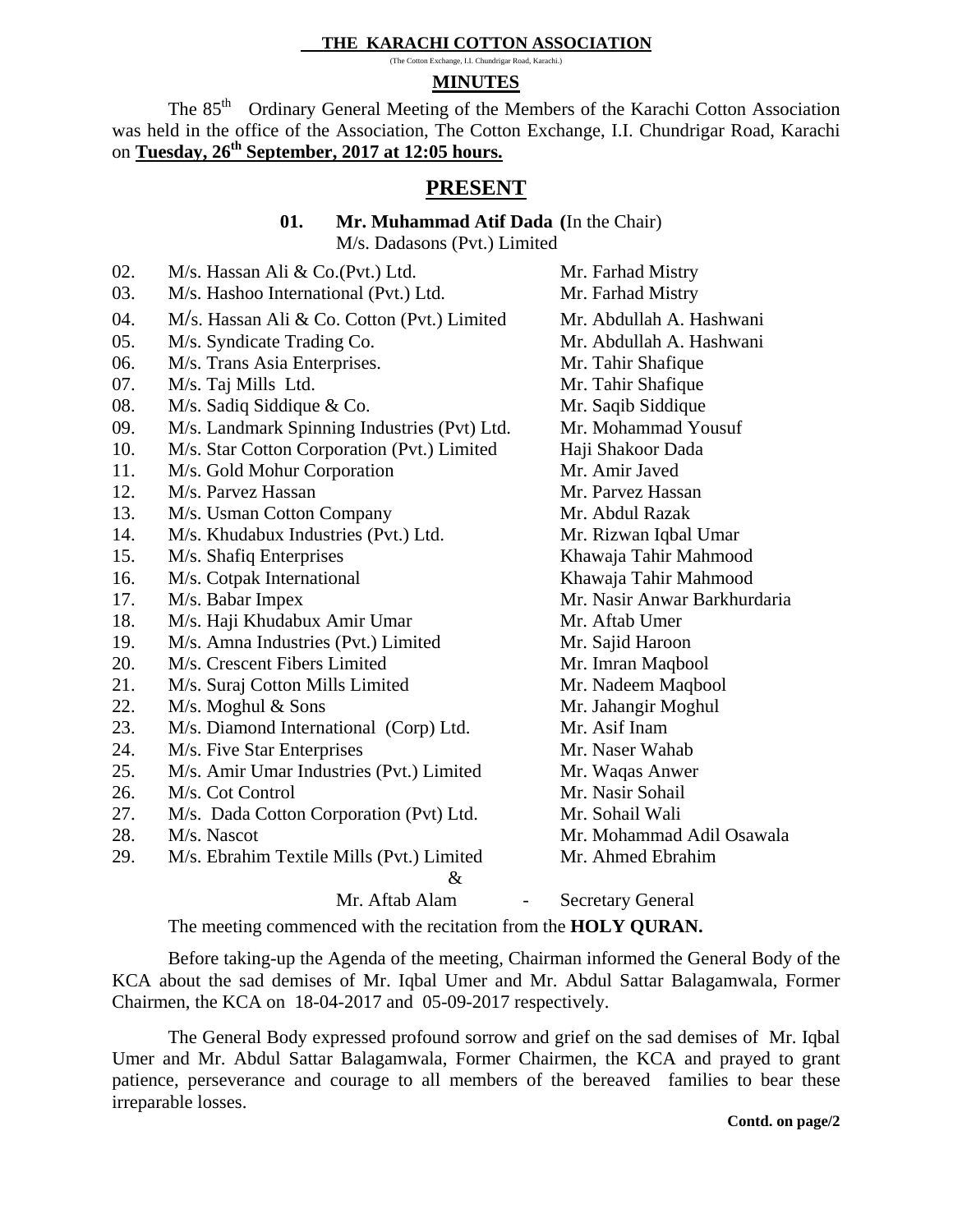The General Body appreciated the services rendered by Late Mr. Iqbal Umer and Mr. Abdul Sattar Balagamwala, Former Chairmen, the KCA to the Cotton Trade, in general, and to the Karachi Cotton Association, in particular.

#### **1. TO CONFIRM THE MINUTES OF THE EIGHTY FOURTH ORDINARY GENERAL MEETING OF THE ASSOCIATION HELD ON 27-09-20156.**

As no objection to the minutes of the  $84<sup>th</sup>$  Ordinary General Meeting of the Association held on 27-09-2016 was received, Mr. Parvez Hassan A proposed and Mr. Nasir Anwer Barkhurdaria seconded that the minutes may be confirmed.

The General Body unanimously confirmed the minutes of the  $83<sup>rd</sup>$  Ordinary General Meeting of the Association held on 27-09-2016 and Chairman signed the minutes in token of confirmation.

## 2. **TO ADOPT THE DIRECTORS' REPORT (REPORT OF THE EXECUTIVE COMMITTEE) FOR THE YEAR ENDED 30-06-2017.**

 Mr. Abdul Razak proposed and Khawaja Tahir Mahmood seconded that the Directors' Report for the year ended 30-06-2017 may be adopted.

 The General Body unanimously adopted the Directors' Report for the year ended 30-06-2017.

#### **3. TO PASS THE AUDITED BALANCE SHEET AND THE STATEMENT OF INCOME AND EXPENDITURE OF THE ASSOCIATION FOR THE YEAR ENDED 30-06-2017.**

Mr. Aftab Umar proposed and Mr. Nasir Anwer Barkhurdaria seconded that the Audited Balance Sheet and the Statement of Income and Expenditure of the Association for the year ended 30-06-2017 may be adopted.

 After discussion, the General Body unanimously adopted the Audited Balance Sheet and Statement of Income and expenditure of the Association for the year ended 30-06-2017.

# 4. **TO APPOINT AUDITORS FOR THE YEAR 2017-18 AND TO FIX THEIR REMUNERATION.**

.

Secretary General informed the General Body that M/s. Tariq Abdul Ghani Maqbool & Co., Chartered Accountants vide their letter dated 22-08-2017 had informed that they were willing to continue as Auditors of the Karachi Cotton Association for the financial year ending 30-06-2018 at annual remuneration of Rs. 120,000/-. They had also informed that out-of-pocket expenses, including conveyance, printing & stationery, communication charges etc. incurred in connection with the service will be billed separately, he added.

Secretary General further informed the General Body that M/s. Tariq Abdul Ghani Maqbool & Co., Chartered Accountants, were appointed as Auditors of the Association by the General Body in its meeting held on 27-09-2016 for the year 2016-17 ending 30-06-2017, at an annual remuneration of Rs. 105,000/-.

As there was no other applicant except M/s. Tariq Abdul Ghani Maqbool & Co., Chartered Accountants, the General Body unanimously resolved that M/s. Tariq Abdul Ghani Maqbool & Co., the retiring Auditors, who offered their services as Auditors of the KCA for the year 2017-18 ending 30-06-2018, be appointed as Auditors of the Association for the year 2017-18 ending 30-06-2018.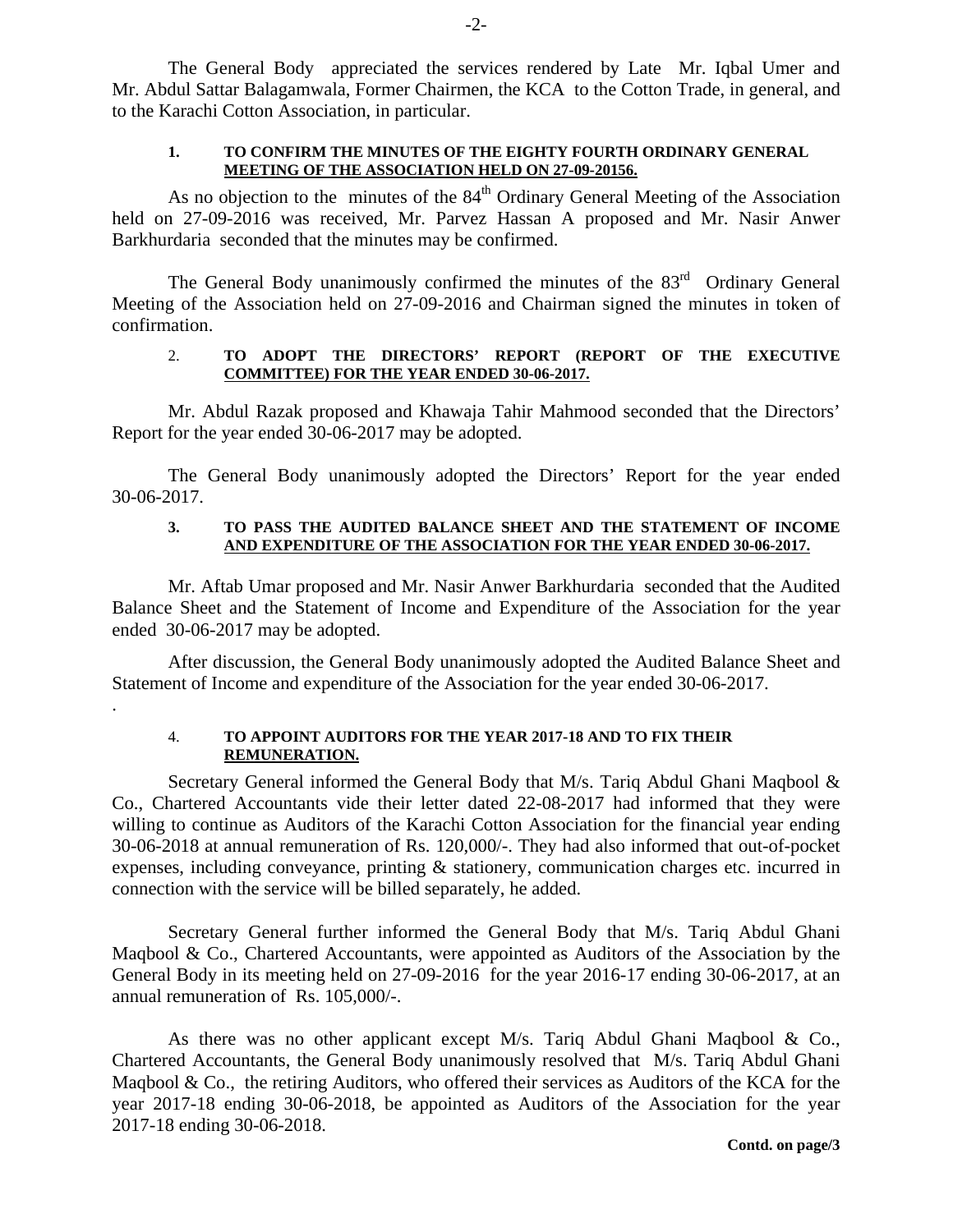The General Body further unanimously resolved that Chairman be authorized to negotiate and settle the annual remuneration/fee of Auditors of the Association for the year 2017-18 ending 30-06-2018 at his discretion.

#### **5. TO DECLARE THE RESULTS OF THE ELECTIONS OF THE EXECUTIVE COMMITTEE/OFFICE BEARERS OF THE ASSOCIATION FOR THE YEAR 2017-18.**

Secretary General informed that as per Final Results of Election of the Executive Committee and Office Bearers of the KCA for the year 2017-18 announced by the Election Commission, against 06 vacant seats in the **"Corporate Class",** 11 nominations were received. After withdrawal of 05 nominations, there were 06 candidates left as there were vacant seats in the respective Class. The following 06 candidates, therefore, were declared elected unopposed as Members of the Executive Committee of the Association for the year 2017-18 from the respective Class:-

# **CORPORATE MEMBERS** (06 VACANT SEATS)<br>01. Mr. Ahmed Ebrahim

- 01. **Mr. Ahmed Ebrahim**  (M/s. Ebrahm Textile Mills (Pvt.) Limited)
- 02. **Mr. Amin Hashwani** (M/s. Hassan Ali Rice Export Co. Limited)
- 03. **Mr. Asif Bashir**  (M/s. Shams Textile Mills Limited)
- 04. **Dr. Jassu Mal**  (M/s. Sindh Agro Industries)
- 05. **Khawaja Tahir Mahmood** (M/s. Shafiq Enterprises)
- 06. **Mr. Muhammad Adil Osawala**  (M/s. Nascot)

Secretary General also informed that against 01 vacant seat in the "Associate Class", 03 nominations were received. After withdrawal of 02 nominations there was only 01 candidate left as there was vacant seat in the respective Class. The following candidate, therefore, was also duly elected un-opposed as Member of the Executive Committee of KCA for the year 2017-18 from the respective Class:-

# **ASSOCIATE MEMBERS (01 SEAT)**

01. **Mr. Naser Wahab** (M/s. Five Star Enterprises).

As regard the elections of the Office Bearers of the KCA for the year 2017-18, Secretary General informed that Khawaja Tahir Mahmood, Mr. Asif Bashir and Mr. Naser Wahab elected members of the Executive Committee for the year 2017-18, filed their Nomination Papers for the elections of the Chairman, Senior Vice-Chairman and Vice-Chairman of the KCA respectively. As there were no other candidates except Khawaja Tahir Mahmood, Mr. Asif Bashir and Mr. Naser Wahab for the elections of the Chairman, Senior Vice-Chairman and Vice-Chairman of the KCA, **Khawaja Tahir Mahmood, Mr. Asif Bashir and Mr. Naser Wahab** were duly elected unopposed as **Chairman, Senior Vice-Chairman and Vice-Chairman** of the KCA for the year 2017-18 respectively.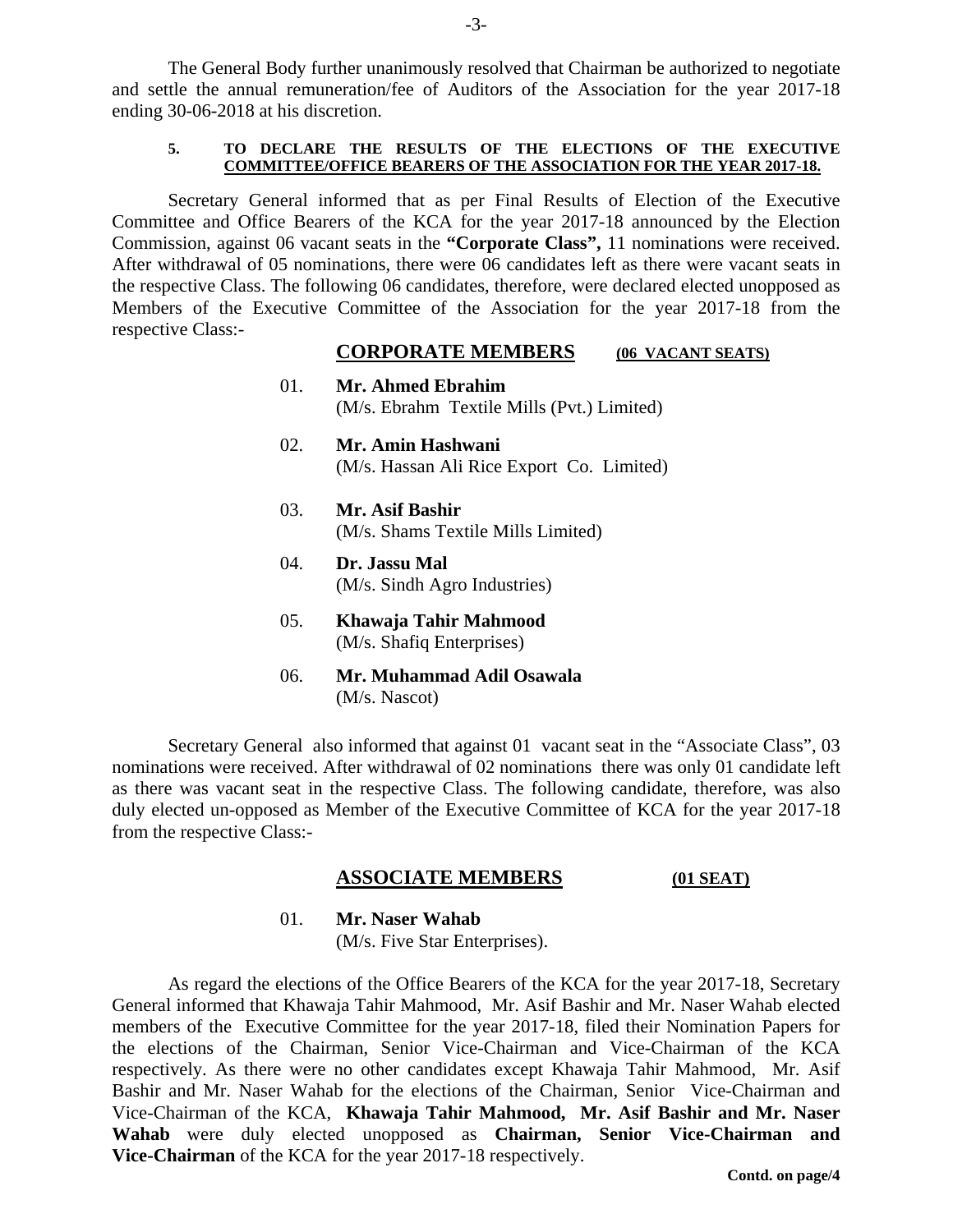Secretary General further informed that on the basis of the Result of Elections of the Executive Committee and Office Bearers of the KCA, the composition of the Executive Committee of the KCA for the year 2017-18 will be as under:-

| 01. | Khawaja Tahir Mahmood -<br>Chairman<br>(M/s. Shafiq Enterprises)              |
|-----|-------------------------------------------------------------------------------|
| 02. | Mr. Asif Bashir<br>Senior Vice-Chairman<br>(M/s. Shams Textile Mills Limited) |
| 03. | Mr. Naser Wahab<br>Vice-Chairman<br>(M/s. Five Star Enterprises).             |
| 04. | Mr. Aftab Umar<br>(M/s. Haji Khudabux Amir Umar (Pvt.) Limited)               |
| 05. | <b>Mr. Ahmed Ebrahim</b><br>(M/s. Ebrahm Textile Mills (Pvt.) Limited)        |
| 06. | Mr. Amin Hashwani<br>(M/s. Hassan Ali Rice Export Co. Limited)                |
| 07. | Mr. Asif Inam<br>(M/s. Diamond International Corporation Limited)             |
| 08. | Mr. Imran Maqbool<br>(M/s. Crescent Fibres Limited)                           |
| 09. | Dr. Jassu Mal<br>(M/s. Sindh Agro Industries)                                 |
| 10. | Mr. Muhammad Adil Osawala<br>(M/s. Nascot)                                    |
| 11  | Mr. Nasir Anwar Barkhurdaria<br>(M/s. Baber Impex).                           |
| 12. | Mr. Parvez Hassan<br>(M/s. Parvez Hassan)                                     |
| 13  | Mr. Shahid Shafiq<br>(M/s. Shahid Shafiq)                                     |
| 14. | Mr. Sajid Haroon<br>(M/s. Amna Industries (Pvt.) Limited)                     |
| 15. | Mr. Sohail Wali<br>(M/s Dada Cotton Corp. (Pvt.) Limited)                     |

16. **Mr. Zahid Mazhar**  (M/s. Nadeem Textile Mills Limited)